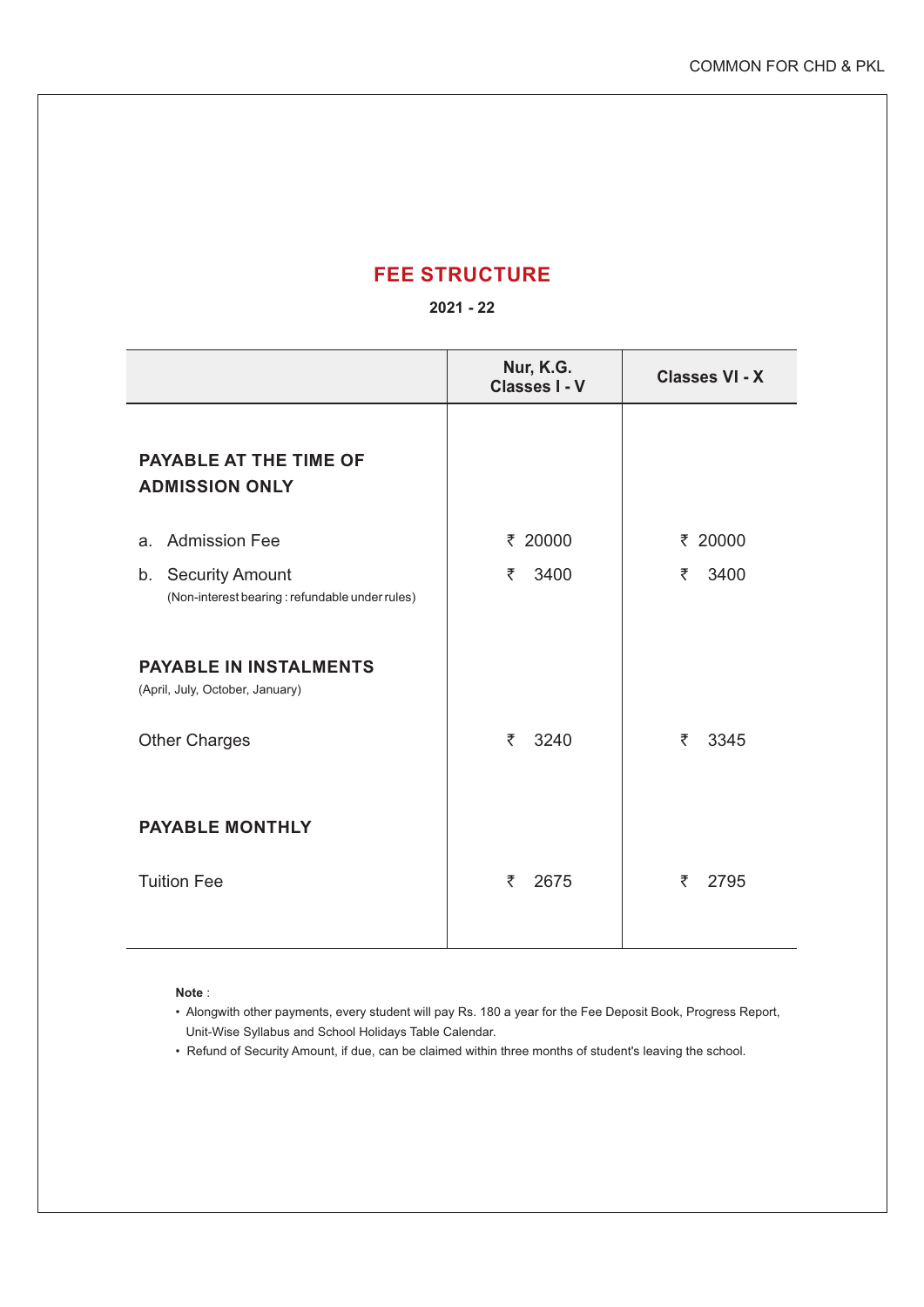## **REGISTRATIONS & ADMISSIONS (SESSION 2021-22)**

- Nursery, K.G., Class I X
- Age Guidelines

| Level          | <b>As on March 31, 2021</b> |  |
|----------------|-----------------------------|--|
| <b>Nursery</b> | $3$ years $+$               |  |
| K.G.           | 4 years +                   |  |
| Class I        | $5$ years $+$               |  |
|                | and so on                   |  |